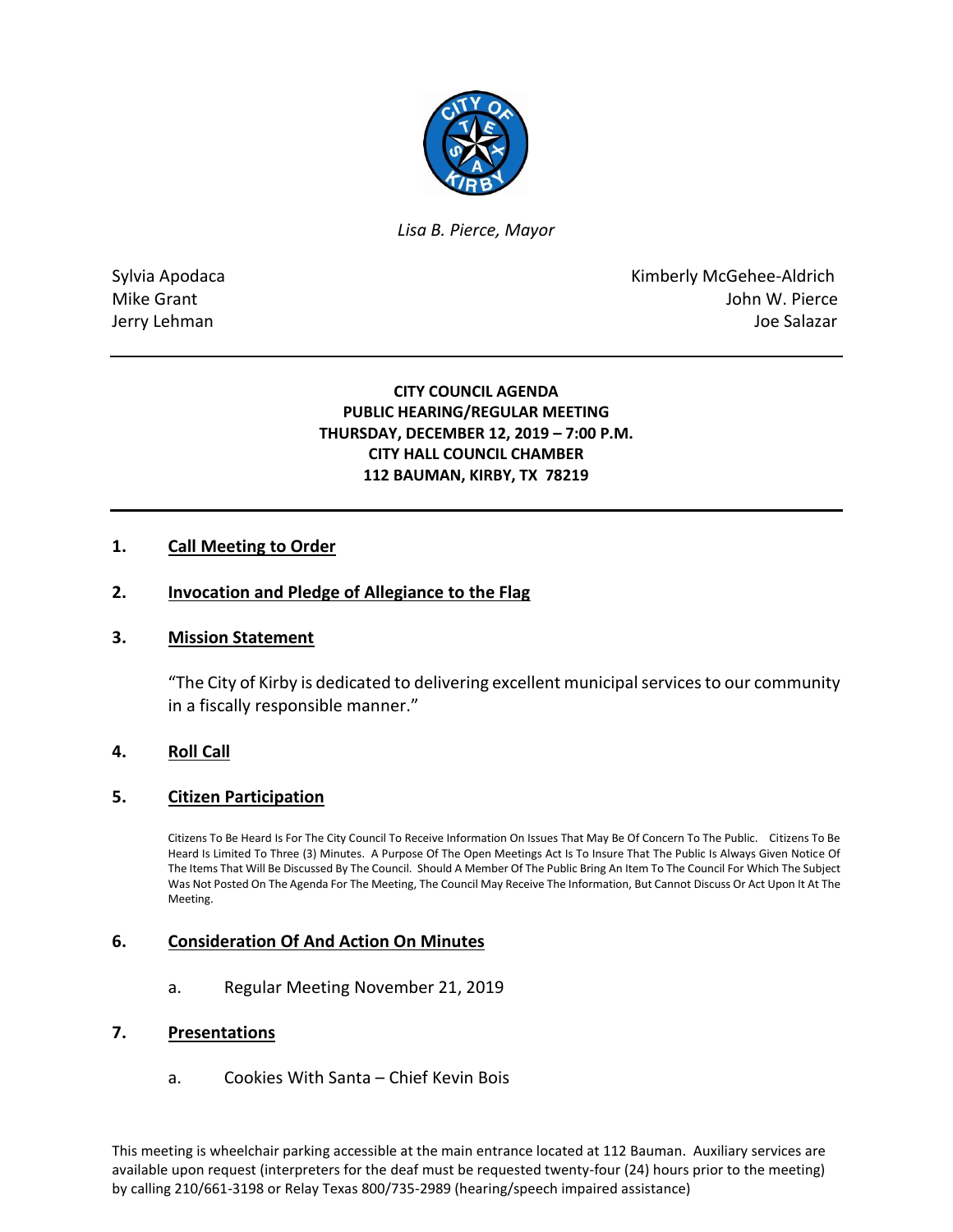- b. Annual Santa Parade Chief Charlie Alfaro
- c. Community Spirit Recognition

# **8. Public Hearing**

a. To Hear A Request To Consider A Variance to the Zoning Ordinance – Single Family Dwelling District (R-1), Section 153.016 (B)(6)(a) To Consider Permitting Encroachment Into The Five (5') Foot Side Yard Setback Due To The Construction Of A Carport Located At CB 5092A, BLK 3 LOT 12, Otherwise Known As 2012 Hickory Hill, Kirby, TX 78219.

# **9. Discussion And Possible Actions**

- a. Discussion And Possible Action On An Ordinance No. O-2019-872 Concerning Specific Use Permit For 1424 Springfield Road (Big Boy Hauling). This Is The Second Reading.
- b. Discussion And Possible Action On A Variance To The Zoning Ordinance Single Family Dwelling District (R-1), Section 153.016 (B)(6)(a) To Consider Permitting Encroachment Into The Five (5') Foot Side Yard Setback Due To The Construction Of A Carport Located At CB 5092A, BLK 3 LOT 12, Otherwise Known As 2012 Hickory Hill, Kirby, TX 78219.
- c. Update, Discussion And Possible Action On Binz Engleman Road Reconstruction Project
- d. Update, Discussion And Possible Action On 2018 Street Bond Project Phase 1 (Peppermint Ln, Harris Road, Pfeil Street And Kirby Heights)
- e. Update, Discussion And Possible Action On 2018 Street Bond Project Phase 2 (Ackerman Road)
- f. Discussion And Possible Action On Appointing A Member To The Beautification And Recycle Committee
- g. Discussion And Possible Action On Appointing Alternate Members To The Building And Standards Commission
- h. Discussion And Possible Action On Appointing Members To The Kirby Senior Center Corporation Board
- i. Discussion And Possible Action On Appointing Up To Two Members To A Charter Review Commission

This meeting is wheelchair parking accessible at the main entrance located at 112 Bauman. Auxiliary services are available upon request (interpreters for the deaf must be requested twenty-four (24) hours prior to the meeting) by calling 210/661-3198 or Relay Texas 800/735-2989 (hearing/speech impaired assistance)